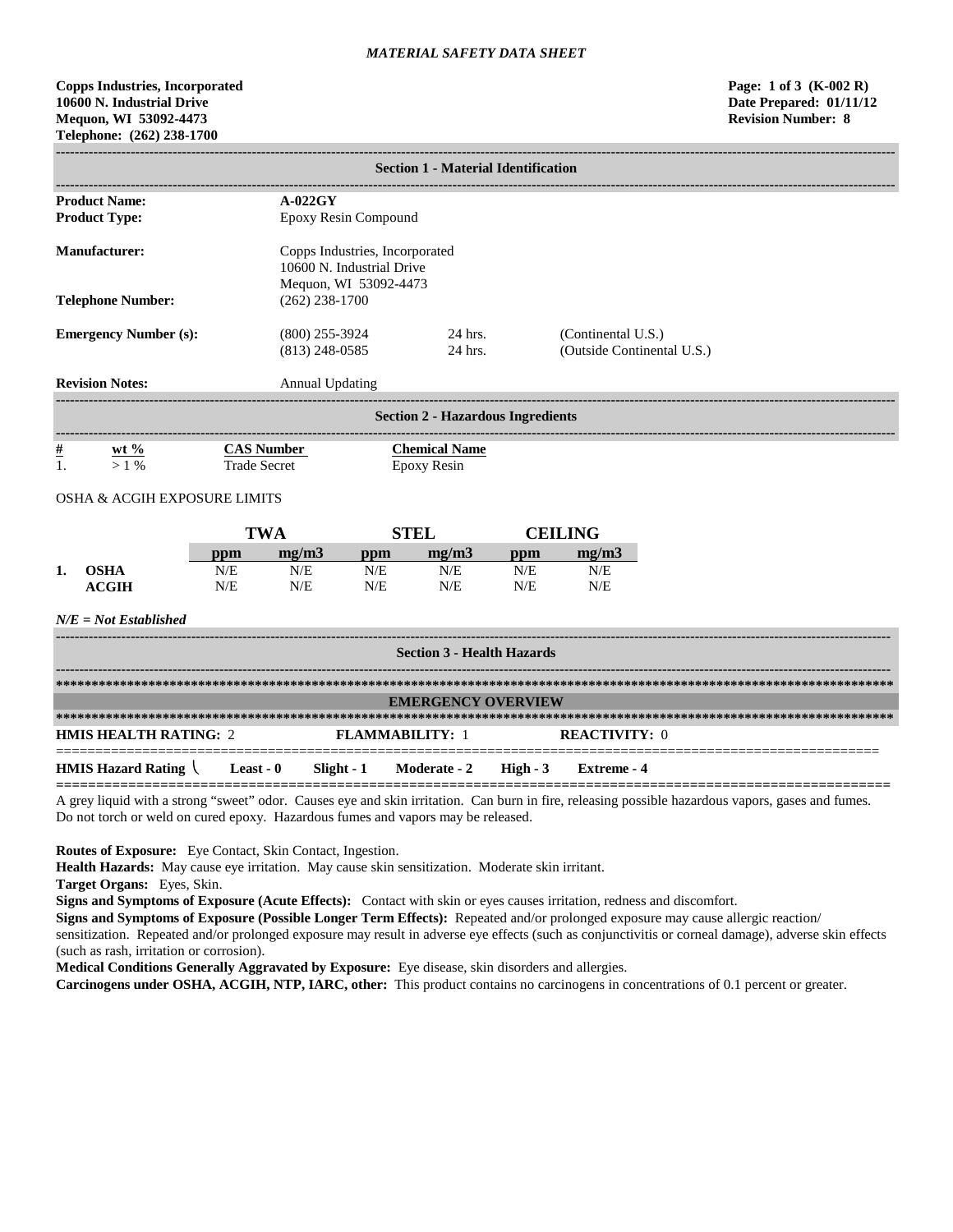**Copps Industries, Incorporated Page: 2 of 3 (K-002 R) Mequon, WI 53092-4473 Date Prepared: 01/11/12 Telephone: (262) 238-1700 Revision Number: 8**

**------------------------------------------------------------------------------------------------------------------------------------------------------------------------------------ Section 4 - First Aid**

**------------------------------------------------------------------------------------------------------------------------------------------------------------------------------------**

**Eye Contact:** Hold eyelids apart and immediately flush eyes with plenty of water for at least 15 minutes. Seek medical attention.

**Skin Contact:** Remove contaminated clothing/shoes and wipe excess from skin. Flush skin with water. Follow by washing with soap and water. If irritation occurs, seek medical attention. If contact with hot product occurs, immediately flush with cool water for 15 minutes. Carefully remove clothing; if clothing is stuck to a burn area do not pull it off, but cut around it. Cover burn area with a clean material. Get medical attention immediately.

**Inhalation:** Remove victim to fresh air and provide oxygen. If breathing is difficult, seek medical attention.

**Ingestion:** If swallowed, call physician immediately. Induce vomiting only as directed by medical personnel. Never give anything by mouth to an unconscious person. Get medical attention immediately. **------------------------------------------------------------------------------------------------------------------------------------------------------------------------------------**

| <b>Section 5 - Fire and Explosion Data</b>                                                                                                                                                                                                                                                                                                                                                                                                                                                                                                                                                                                                                                                                                                         |                                                                            |                    |  |  |  |
|----------------------------------------------------------------------------------------------------------------------------------------------------------------------------------------------------------------------------------------------------------------------------------------------------------------------------------------------------------------------------------------------------------------------------------------------------------------------------------------------------------------------------------------------------------------------------------------------------------------------------------------------------------------------------------------------------------------------------------------------------|----------------------------------------------------------------------------|--------------------|--|--|--|
| $>200$ °F<br><b>Flash Point (closed cup):</b><br><b>Auto Ignition Temperature:</b><br>No data<br>Fire Hazard Classification (OSHA/NFPA): This product is not considered flammable nor combustible, but will burn if involved in a fire.<br><b>Extinguishing Media:</b> Foam, Carbon Dioxide (CO2), or dry chemical.<br>Special Fire Fighting Procedures: Keep personnel removed from area and upwind of fire. Wear full fire-fighting turn-out gear (full bunker gear)<br>and respiratory protection (SCBA). Cool fire exposed containers with water spray.<br>Unusual Fire and Explosion Hazards: Hazardous combustion products may be present. Combustion may form aldehydes, nitrous oxides, carbon<br>monoxide (CO), and carbon dioxide (CO2). | <b>Upper Explosion Limit (UEL):</b><br><b>Lower Explosion Limit (LEL):</b> | No data<br>No data |  |  |  |
| <b>Section 6 - Accidental Release Measures</b>                                                                                                                                                                                                                                                                                                                                                                                                                                                                                                                                                                                                                                                                                                     |                                                                            |                    |  |  |  |
| Containment Techniques (Removal of ignition sources, diking, etc.) Stop the leak, if possible. Shut off or remove all ignition sources. Construct<br>a dike to prevent spreading.<br>Clean-Up Procedures: Spread absorbent material over area. Wipe or scrape up material. Dispose of material in accordance with local, state and<br>federal regulations. Wash area with soap and water. Prevent washings from entering sewers or waterways.<br><b>Other Emergency Advice:</b> Wear protective clothing, boots, gloves, respirator, and eye protection.                                                                                                                                                                                           |                                                                            |                    |  |  |  |
| <b>Section 7 - Handling and Storage</b>                                                                                                                                                                                                                                                                                                                                                                                                                                                                                                                                                                                                                                                                                                            |                                                                            |                    |  |  |  |
| <b>Storage:</b> Store in a cool (60 - 80 °F), dry, ventilated place. Crystallization may occur if storage temperature drops below 55 °F for a prolonged<br>period of time. Store in closed containers.<br><b>Handling:</b> Avoid contact with skin, eyes, or clothing. When handling, do not eat, drink, or smoke.<br>Other Precautions: Wash thoroughly after handling. Remove contaminated clothing and gear. Decontaminate. Destroy leather or any articles                                                                                                                                                                                                                                                                                     |                                                                            |                    |  |  |  |

which can not be decontaminated. **------------------------------------------------------------------------------------------------------------------------------------------------------------------------------------**

**Section 8 - Personal Protection/Exposure Controls** 

**Eye Protection:** Chemical safety goggles recommended. Contact lenses should not be worn while using this product.

**Hand Protection:** Chemical resistant gloves recommended, such as neoprene or nitrite rubber.

**Respiratory Protection:** Not necessary under most operating conditions. NIOSH approved organic vapor respirator should be used in confined areas, or when conditions cause high vapor concentrations. If the percent oxygen is below normal then use self-contained breathing apparatus. **Protective Clothing:** Clean, body covering clothing should be utilized.

**Work and Hygienic Practices:** Eye wash stations and safety showers should be easily accessible.

**------------------------------------------------------------------------------------------------------------------------------------------------------------------------------------**

| <b>Section 9 - Typical Physical and Chemical Properties</b> |         |                             |                  |  |  |  |  |
|-------------------------------------------------------------|---------|-----------------------------|------------------|--|--|--|--|
| <b>Physical Form:</b>                                       | Liquid  | <b>Vapor Density:</b>       | Heavier than air |  |  |  |  |
| Color:                                                      | Grey    | <b>Boiling Point:</b>       | $>200$ °F        |  |  |  |  |
| Odor:                                                       | Sweet   | <b>Melting Point:</b>       | Not Applicable   |  |  |  |  |
| pH:                                                         | No Data | <b>Solubility in Water:</b> | Negligible       |  |  |  |  |
| <b>Vapor Pressure:</b>                                      | No Data | <b>Specific Gravity:</b>    | 1.13             |  |  |  |  |
| <b>Section 10 - Stability and Reactivity</b>                |         |                             |                  |  |  |  |  |

**Chemical Stability:** Stable **Conditions to Avoid (if unstable):** None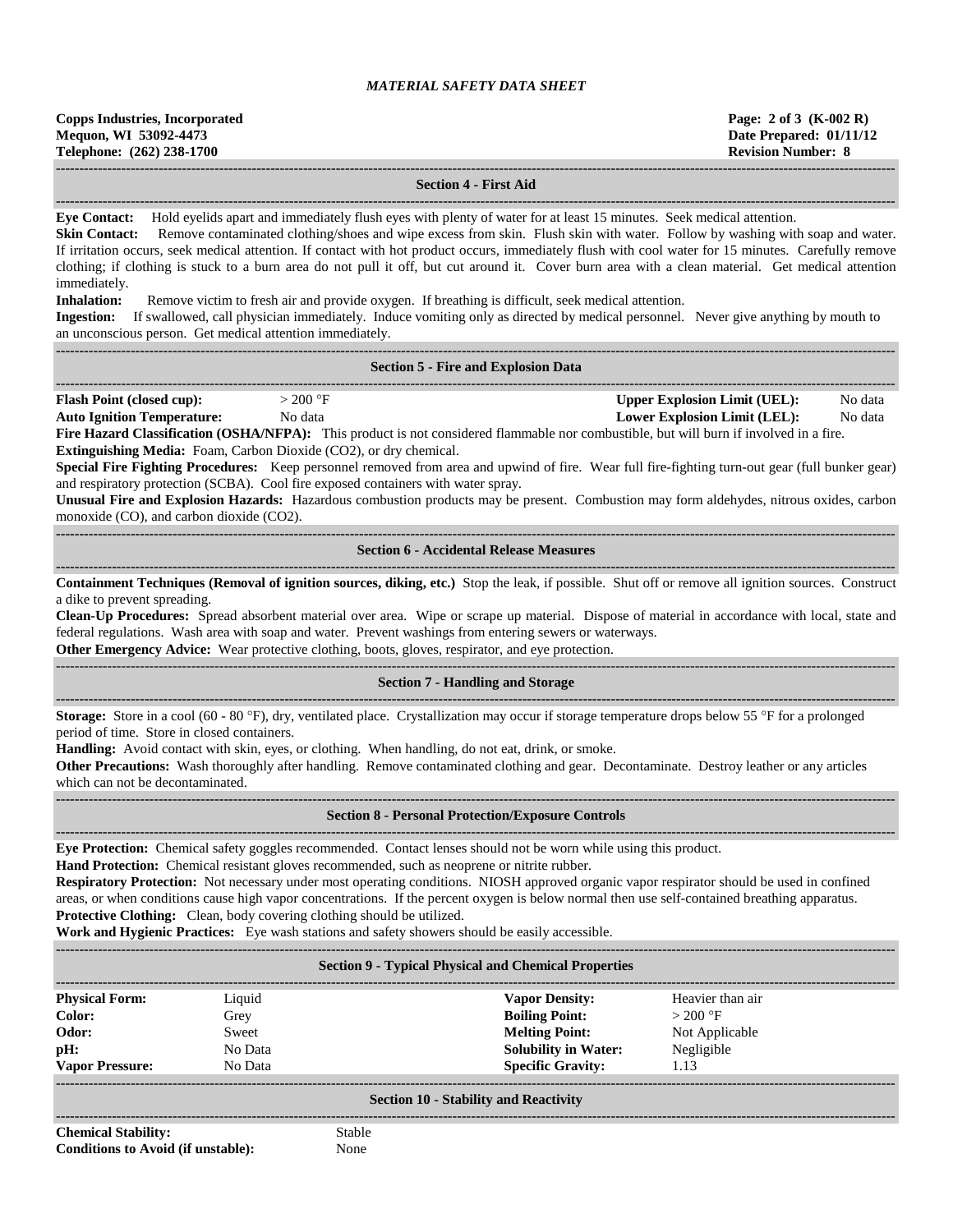| <b>Copps Industries, Incorporated</b><br>Mequon, WI 53092-4473<br>Telephone: (262) 238-1700                                                                                                                                                                                                                                                                                                                                                                                                                                                                             |                                                                                                                        |                                                    | Page: 3 of 3 (K-002 R)<br>Date Prepared: 01/11/12<br><b>Revision Number: 8</b>                  |  |  |
|-------------------------------------------------------------------------------------------------------------------------------------------------------------------------------------------------------------------------------------------------------------------------------------------------------------------------------------------------------------------------------------------------------------------------------------------------------------------------------------------------------------------------------------------------------------------------|------------------------------------------------------------------------------------------------------------------------|----------------------------------------------------|-------------------------------------------------------------------------------------------------|--|--|
|                                                                                                                                                                                                                                                                                                                                                                                                                                                                                                                                                                         | Section 10 - Stability and Reactivity (con't.)                                                                         |                                                    |                                                                                                 |  |  |
| Incompatibility (Materials to Avoid):                                                                                                                                                                                                                                                                                                                                                                                                                                                                                                                                   | Acids, strong oxidizing agents.                                                                                        |                                                    |                                                                                                 |  |  |
| <b>Hazardous Decomposition Products:</b>                                                                                                                                                                                                                                                                                                                                                                                                                                                                                                                                | None                                                                                                                   |                                                    |                                                                                                 |  |  |
| <b>Hazardous Polymerization:</b>                                                                                                                                                                                                                                                                                                                                                                                                                                                                                                                                        |                                                                                                                        |                                                    | Contact with epoxy hardeners under uncontrolled conditions. May release excess heat and vapors. |  |  |
|                                                                                                                                                                                                                                                                                                                                                                                                                                                                                                                                                                         | <b>Section 11 - Toxicological Properties</b>                                                                           |                                                    |                                                                                                 |  |  |
| <b>Acute Oral Toxicity (LD50, RAT):</b>                                                                                                                                                                                                                                                                                                                                                                                                                                                                                                                                 | No data available.                                                                                                     |                                                    |                                                                                                 |  |  |
| <b>Acute Dermal Toxicity (LD50, RABBIT):</b>                                                                                                                                                                                                                                                                                                                                                                                                                                                                                                                            | No data available.                                                                                                     |                                                    |                                                                                                 |  |  |
| <b>Acute Inhalation Toxicity (LC50, RAT):</b><br>No data available.                                                                                                                                                                                                                                                                                                                                                                                                                                                                                                     |                                                                                                                        |                                                    |                                                                                                 |  |  |
|                                                                                                                                                                                                                                                                                                                                                                                                                                                                                                                                                                         | <b>Section 12 - Ecological Information</b>                                                                             |                                                    |                                                                                                 |  |  |
| No data available.                                                                                                                                                                                                                                                                                                                                                                                                                                                                                                                                                      |                                                                                                                        |                                                    |                                                                                                 |  |  |
|                                                                                                                                                                                                                                                                                                                                                                                                                                                                                                                                                                         | <b>Section 13 - Disposal Considerations</b>                                                                            |                                                    |                                                                                                 |  |  |
| Waste Disposal: This material does not contain any VOC's (volatile organic compounds). Dispose of material in accordance with applicable, local,<br>state, and federal laws and regulations. The state and local regulations and laws may differ from federal regulations, and laws may change or be<br>reinterpreted. This information only applies to the material as manufactured. Processing, use, or contamination may make the information in<br>appropriate, inaccurate, or incomplete. Responsibility for proper waste disposal is with the owner of the waste. |                                                                                                                        |                                                    |                                                                                                 |  |  |
|                                                                                                                                                                                                                                                                                                                                                                                                                                                                                                                                                                         | <b>Section 14 - Transport Information</b>                                                                              |                                                    |                                                                                                 |  |  |
| <b>DOT Non-Bulk Shipping Name:</b>                                                                                                                                                                                                                                                                                                                                                                                                                                                                                                                                      | Resin compound - not regulated                                                                                         | $UN#$ :                                            | Not regulated                                                                                   |  |  |
| <b>DOT Bulk Shipping Name:</b><br><b>Technical Shipping Name:</b>                                                                                                                                                                                                                                                                                                                                                                                                                                                                                                       | Resin compound - not regulated<br>NMFC Item 46030, Class 55                                                            | <b>Packing Group:</b><br><b>IMO Shipping Data:</b> | Not regulated<br>Resin compound - not regulated                                                 |  |  |
| <b>DOT Hazard Class:</b>                                                                                                                                                                                                                                                                                                                                                                                                                                                                                                                                                | Not regulated                                                                                                          |                                                    | ICAO/IATA Shipping Data: Resin compound - not regulated                                         |  |  |
|                                                                                                                                                                                                                                                                                                                                                                                                                                                                                                                                                                         | <b>Section 15 - Regulatory Information</b>                                                                             |                                                    |                                                                                                 |  |  |
| Toxic Substances Control Act (TSCA): All components are included in the EPA Toxic Substances Control Act (TSCA) Chemical Substance<br>Inventory or are not required to be listed on the TSCA Inventory.<br>OSHA (29CFR1910.1200) Hazard Class(es): Irritant. Sensitizer<br>EPCRA Section 312 (40CFR370) Hazard Classes: Immediate Health Hazard. Delayed Health Hazard.<br>EPCRA Section 313 (40CFR372): Toxic chemicals above "de minimus" level: None                                                                                                                 | <b>US FEDERAL REGULATIONS:</b>                                                                                         |                                                    |                                                                                                 |  |  |
| California Proposition 65 Substances: (components known to the State of California to cause cancer and/or reproductive toxicity and subject to<br>warning and discharge requirements under the "Safe Drinking Water and Toxic Enforcement Act of 1986"). None                                                                                                                                                                                                                                                                                                           | <b>STATE REGULATIONS:</b>                                                                                              |                                                    |                                                                                                 |  |  |
| Canada:<br><b>WHMIS Hazard Classification:</b><br>WHMIS Symbols: Stylized T                                                                                                                                                                                                                                                                                                                                                                                                                                                                                             | <b>INTERNATIONAL REGULATIONS</b><br>Class D, division 2B<br>WHMIS Risk Phrases: Eye or skin irritant. Skin sensitizer. |                                                    |                                                                                                 |  |  |
|                                                                                                                                                                                                                                                                                                                                                                                                                                                                                                                                                                         | <b>Section 16 - Other Information</b>                                                                                  |                                                    |                                                                                                 |  |  |
| To the best of our knowledge, the information contained herein is accurate. However, neither Copps Industries nor any of its agents assume any<br>liability whatsoever for the accuracy or completeness of the information contained herein. Final determination of suitability of any material is                                                                                                                                                                                                                                                                      |                                                                                                                        |                                                    |                                                                                                 |  |  |

*the sole responsibility of the user. All materials may present unknown health hazards and should be used with caution. Although certain hazards are described herein, we cannot guarantee that these are the only hazards which exist.*

**Revision Date:** 01/11/12 **Revised By:** Aleksey Kozlov **Replaces Revision Dated:** 01/28/10 **Title:** Technical Director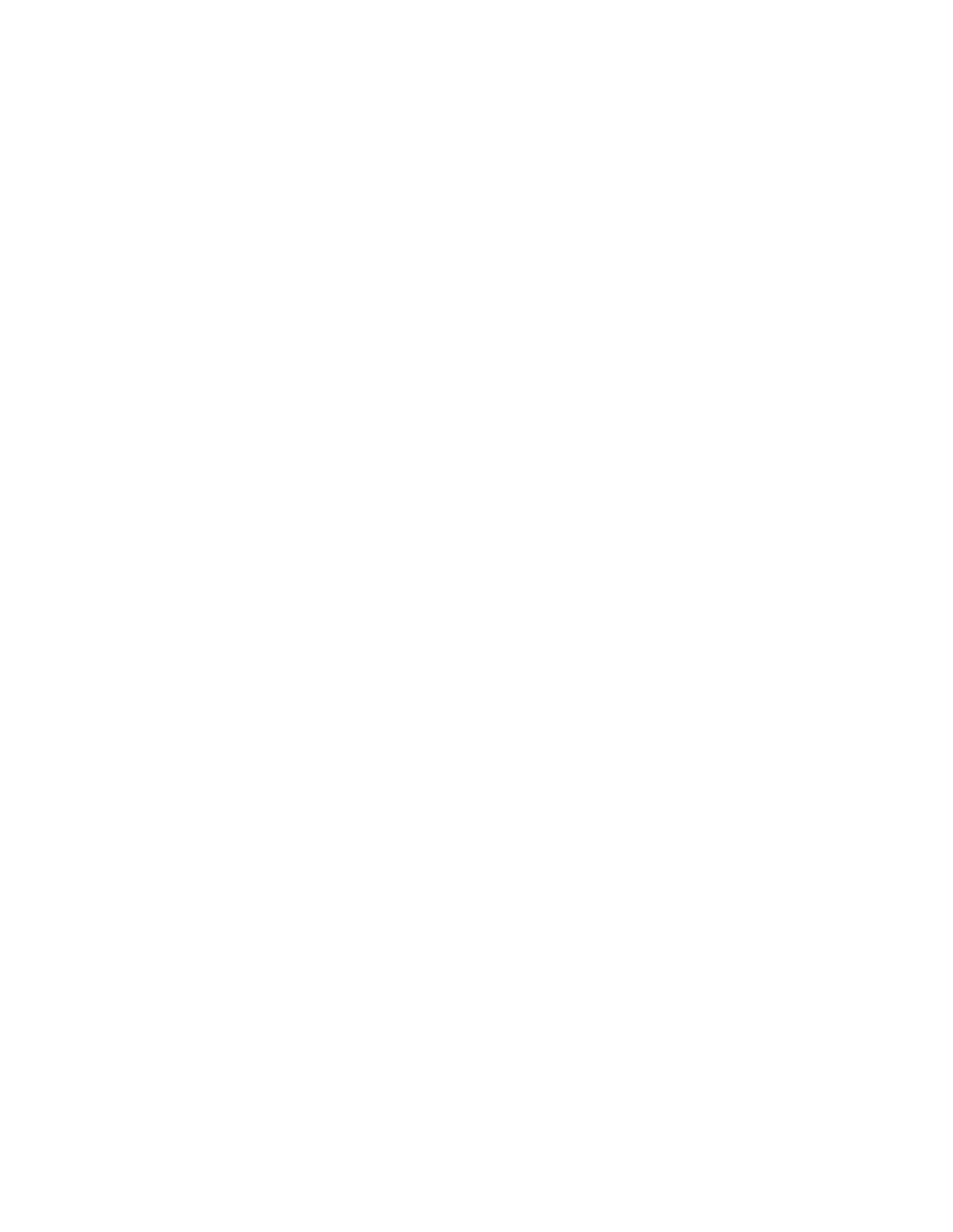| <b>Section 1 - Material Identification</b> |                                      |                                                             |                                                  |  |  |  |
|--------------------------------------------|--------------------------------------|-------------------------------------------------------------|--------------------------------------------------|--|--|--|
| <b>Product Name:</b>                       | $B-020$                              |                                                             |                                                  |  |  |  |
| <b>Product Type:</b>                       | Epoxy Hardener Compound              |                                                             |                                                  |  |  |  |
| Manufacturer:                              | Mequon, WI 53092-4473                | Copps Industries, Incorporated<br>10600 N. Industrial Drive |                                                  |  |  |  |
| <b>Telephone Number:</b>                   | $(262)$ 238-1700                     |                                                             |                                                  |  |  |  |
| <b>Emergency Number (s):</b>               | $(800)$ 255-3924<br>$(813)$ 248-0585 | 24 hrs.<br>24 hrs.                                          | (Continental U.S.)<br>(Outside Continental U.S.) |  |  |  |
| <b>Revision Notes:</b>                     | Annual Updating                      |                                                             |                                                  |  |  |  |

|   | <b>Section 2 - Hazardous Ingredients</b> |                   |                              |  |  |  |  |
|---|------------------------------------------|-------------------|------------------------------|--|--|--|--|
| # | $wt %$                                   | <b>CAS Number</b> | <b>Chemical Name</b>         |  |  |  |  |
|   | $>1\%$                                   | 80-05-7           | 4, 4'-Isopropylidenediphenol |  |  |  |  |
|   | $>1\%$                                   | $111 - 40 - 0$    | Diethylenetriamine           |  |  |  |  |

## OSHA & ACGIH EXPOSURE LIMITS

|    |             | <b>TWA</b> |       | <b>STEL</b> |       | <b>CEILING</b> |       |
|----|-------------|------------|-------|-------------|-------|----------------|-------|
|    |             | ppm        | mg/m3 | ppm         | mg/m3 | ppm            | mg/m3 |
| 1. | <b>OSHA</b> | N/E        | N/E   | N/E         | N/E   | N/E            | N/E   |
|    | ACGIH       | N/E        | N/E   | N/E         | N/E   | N/E            | N/E   |
| 2. | <b>OSHA</b> | 1.0        | 4.0   | N/E         | N/E   | N/E            | N/E   |
|    | ACGIH       | 1.0        | 4.2   | N/E         | N/E   | N/E            | N/E   |

## *N/E = Not Established*

| <b>Section 3 - Health Hazards</b> |                           |            |                        |          |                      |  |
|-----------------------------------|---------------------------|------------|------------------------|----------|----------------------|--|
|                                   |                           |            |                        |          |                      |  |
|                                   | <b>EMERGENCY OVERVIEW</b> |            |                        |          |                      |  |
|                                   |                           |            |                        |          |                      |  |
| <b>HMIS HEALTH RATING: 3</b>      |                           |            | <b>FLAMMARILITY: 1</b> |          | <b>REACTIVITY: 0</b> |  |
| <b>HMIS Hazard Rating</b>         | Least - 0                 | Slight - 1 | <b>Moderate - 2</b>    | $High-3$ | Extreme - 4          |  |

**========================================================================================================** A clear liquid with an amine odor. Corrosive to skin. Corrosive to eyes. Severe skin irritant. Severe eye irritant. May cause skin sensitization. May cause respiratory sensitization. Can burn in fire, releasing possible hazardous vapors, gases and fumes.

Do not torch or weld on cured epoxy. Hazardous fumes and vapors may be released.

**\*\*\*\*\*\*\*\*\*\*\*\*\*\*\*\*\*\*\*\*\*\*\*\*\*\*\*\*\*\*\*\*\*\*\*\*\*\*\*\*\*\*\*\*\*\*\*\*\*\*\*\*\*\*\*\*\*\*\*\*\*\*\*\*\*\*\*\*\*\*\*\*\*\*\*\*\*\*\*\*\*\*\*\*\*\*\*\*\*\*\*\*\*\*\*\*\*\*\*\*\*\*\*\*\*\*\*\*\*\*\*\*\*\*\*\*\*\***

**Routes of Exposure:** Eye Contact, Skin Contact, Inhalation, Ingestion.

Health Hazards: Corrosive to skin. Corrosive to eyes. Severe skin irritant. Severe eye irritant. May cause skin sensitization. May cause respiratory sensitization.

**Target Organs:** Eyes, Skin, and Respiratory System.

**Signs and Symptoms of Exposure (Acute Effects):** Burns of the eye may cause blindness. Contact of undiluted products with the eyes or skin quickly causes severe irritation and pain and may cause burns, necrosis, and permanent injury. Inhalation of mists may severely damage contacted tissue and produce scarring. Product is readily absorbed through the skin and may cause discomfort, injury or serious health problems unless treated properly.

**Signs and Symptoms of Exposure (Possible Longer Term Effects):** This substance may cause respiratory sensitization to exposed workers. **Medical Conditions Generally Aggravated by Exposure:** Asthma, chronic respiratory disease (e.g. Bronchitis, emphysema). Eye disease, skin disorders and allergies.

**Carcinogens under OSHA, ACGIH, NTP, IARC, other:** This product contains no carcinogens in concentrations of 0.1 percent or greater.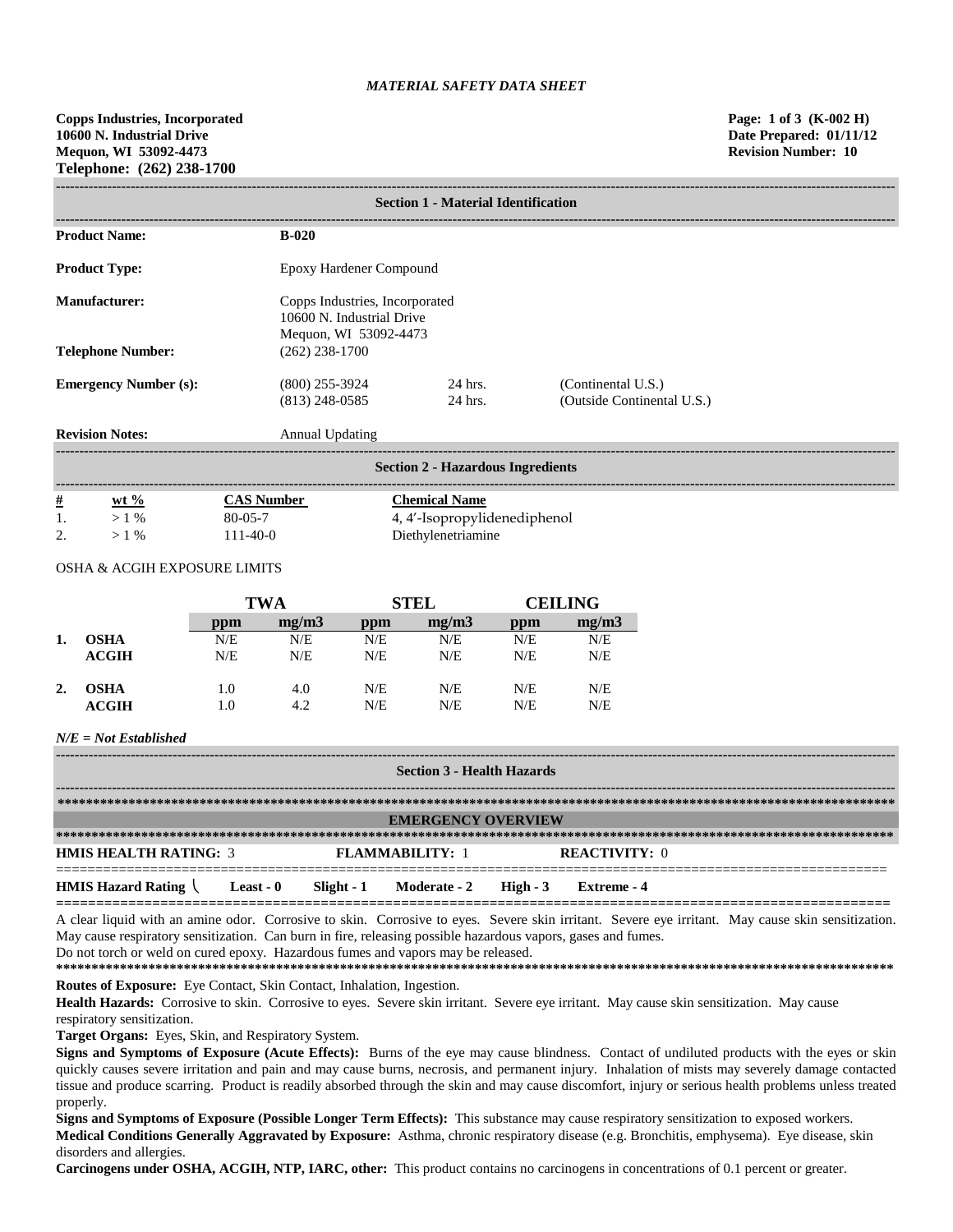**Copps Industries, Incorporated 10600 N. Industrial Drive Page: 2 of 3 (K-002 H) Mequon, WI 53092-4473 Date Prepared: 01/11/12 Telephone: (262) 238-1700 Revision Number: 10**

**------------------------------------------------------------------------------------------------------------------------------------------------------------------------------------ Section 4 - First Aid**

**------------------------------------------------------------------------------------------------------------------------------------------------------------------------------------ Eye Contact:** Hold eyelids apart and immediately flush eyes with plenty of water for at least 15 minutes. Seek medical attention.

**Skin Contact:** Remove contaminated clothing/shoes and wipe excess from skin. Immediately flush affected area with water for at least 15 minutes. Cover the affected area with a sterile dressing or clean sheeting and seek medical attention immediately. DO NOT APPLY GREASES OR OINTMENTS. Control shock if present.

**Inhalation:** Remove victim to fresh air and provide oxygen. If breathing is difficult, seek medical attention.

**Ingestion:** In the event of ingestion, administer 3-4 glasses of milk or water. DO NOT INDUCE VOMITING. Seek medical attention immediately.

| <b>Section 5 - Fire and Explosion Data</b>                                                                                                 |           |                                   |         |  |  |
|--------------------------------------------------------------------------------------------------------------------------------------------|-----------|-----------------------------------|---------|--|--|
| <b>Flash Point (closed cup):</b>                                                                                                           | $>200$ °F | Lower Explosion Limit (LEL):      | No data |  |  |
| <b>Upper Explosion Limit (UEL):</b>                                                                                                        | No data   | <b>Auto Ignition Temperature:</b> | No data |  |  |
| Fire Hazard Classification (OSHA/NFPA): This product is considered neither flammable nor combustible, but will burn if involved in a fire. |           |                                   |         |  |  |

**Extinguishing Media:** Foam, Carbon Dioxide (CO2), or dry chemical.

**Special Fire Fighting Procedures:** Keep personnel removed from area and upwind of fire. Wear full fire-fighting turnout gear (full bunker gear) and respiratory protection (SCBA). Cool fire exposed containers with water spray.

**Unusual Fire and Explosion Hazards:** Hazardous combustion products may be present. Combustion may form aldehydes, nitrous oxides, carbon monoxide (CO), and carbon dioxide (CO2).

**------------------------------------------------------------------------------------------------------------------------------------------------------------------------------------ Section 6 - Accidental Release Measures**

**------------------------------------------------------------------------------------------------------------------------------------------------------------------------------------ Containment Techniques (Removal of ignition sources, diking etc.)** Reduce vapor spreading with a water spray. Stop the leak, if possible. Shut off or remove all ignition sources. Construct a dike to prevent spreading.

**Clean-Up Procedures:** Spread absorbent material over area. Transfer to containers by suction. For large spills, recover spilled material with a vacuum truck. Dispose of material in accordance with local, state and federal regulations. Wash area with soap and water. Prevent washings from entering sewers or waterways.

**Other Emergency Advice:** Wear protective clothing, boots, gloves, respirator, and eye protection.

#### **------------------------------------------------------------------------------------------------------------------------------------------------------------------------------------ Section 7 - Handling and Storage**

**------------------------------------------------------------------------------------------------------------------------------------------------------------------------------------**

**Storage:** Store in a cool (60-80°F), dry ventilated place. Store in closed containers.

**Handling:** Avoid breathing of vapors. Handle in well-ventilated workspace. Avoid contact with skin, eyes, or clothing. When handling, do not eat, drink, or smoke.

**Other Precautions:** Emergency showers and eye wash stations should be readily accessible. Wash thoroughly after handling. Remove contaminated clothing and gear. Decontaminate. Destroy leather or any articles, which can not be decontaminated.

#### **------------------------------------------------------------------------------------------------------------------------------------------------------------------------------------ Section 8 - Personal Protection/Exposure Controls**

**------------------------------------------------------------------------------------------------------------------------------------------------------------------------------------ Eye Protection:** Full-face shield with chemical safety goggles. Contact lenses should not be worn while using this product.

**Hand Protection:** Neoprene rubber gloves. Cuffed butyl rubber gloves. Nitrile rubber gloves.

**Respiratory Protection:** Not necessary under most operating conditions. NIOSH approved organic vapor respirator should be used in confined areas, or when conditions cause high vapor concentrations. If the percent oxygen is below normal then use self-contained breathing apparatus. **Protective Clothing:** Impervious clothing. Slickersuit. Rubber boots. Full rubber suit (rain gear). Butyl or latex protective clothing.

**Work and Hygienic Practices:** Eye wash stations and safety showers should be easily accessible.

| <b>Section 9 - Typical Physical and Chemical Properties</b> |         |                             |                  |  |  |  |
|-------------------------------------------------------------|---------|-----------------------------|------------------|--|--|--|
| <b>Physical Form:</b>                                       | Liquid  | <b>Vapor Density:</b>       | Heavier than air |  |  |  |
| Color:                                                      | Clear   | <b>Boiling Point:</b>       | $> 200$ °F       |  |  |  |
| Odor:                                                       | Amine   | <b>Melting Point:</b>       | Not applicable   |  |  |  |
| pH:                                                         | No Data | <b>Solubility in Water:</b> | Negligible       |  |  |  |
| <b>Vapor Pressure:</b>                                      | No Data | <b>Specific Gravity:</b>    | 1.03             |  |  |  |
| <b>Section 10 - Stability and Reactivity</b>                |         |                             |                  |  |  |  |

**Chemical Stability:** Stable **Conditions to Avoid (if stable):** None **Incompatibility (Materials to Avoid):** Acids, strong oxidizing agents. **Hazardous Decomposition Products:** None

**Hazardous Polymerization:** Contact with epoxy resins under uncontrolled conditions. May release excess heat and vapors.